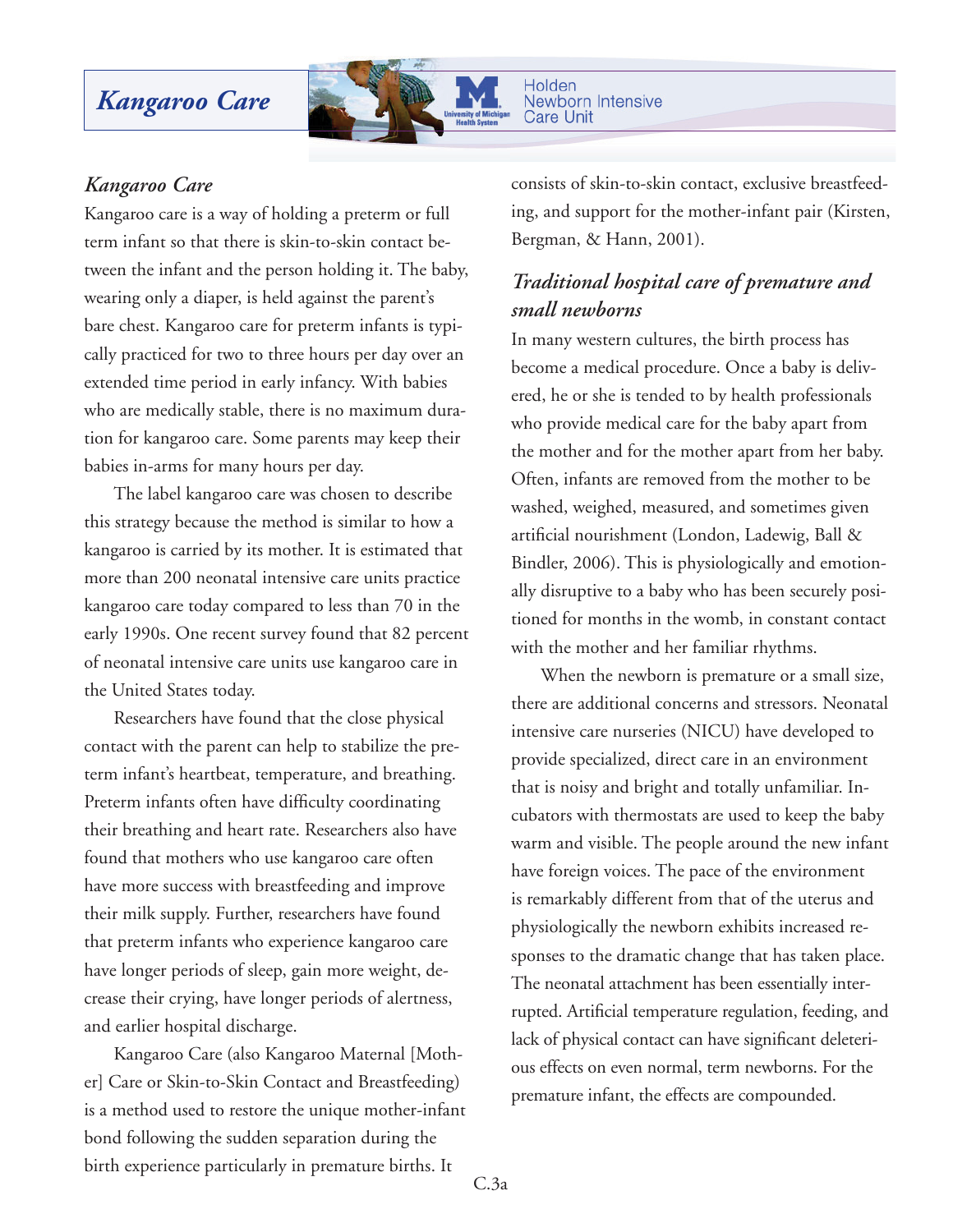### *Description of kangaroo care*

Kangaroo care seeks to provide restored closeness of the newborn with mother and/or father by placing the infant in direct skin-to-skin contact with one of them. This ensures physiological and psychological warmth and bonding. The kangaroo position provides ready access to nourishment. The mother's body responds to the needs of the infant directly, helping regulate temperature more smoothly than an incubator, her milk adjusts to the nutritional and immunological needs of her fragile infant, and the baby sleeps more soundly.

#### *Historical notes on kangaroo care*

Not all areas in the world have resources to provide technical intervention and health care workers for premature and low weight babies. In 1978, due to increasing morbidity and mortality rates in the Instituto Materno Infantil NICU in Bogotá, Colombia, Dr. Edgar Rey Sanabria, Professor of Neonatology at Department of Paediatry - Universidad Nacional de Colombia, introduced a method to alleviate the shortage of caregivers and lack of resources. He suggested that mothers have continuous skin-to-skin contact with their low birth weight babies to keep them warm and to give exclusive breastfeeding as they needed. This freed up overcrowded incubator space and care givers.

 Another feature of kangaroo care was early discharge in the kangaroo position despite prematurity. It has proven successful in improving survival rates of premature and low birth weight newborns and in lowering the risks of nosocomial infection, severe illness, and lower respiratory tract disease (Conde-Agudelo, Diaz-Rossello, & Belizan, 2003). It also increased exclusive breast feeding and for a longer duration and improved maternal satisfaction and confidence. (Charpak et al., 2005)

### *Indications for kangaroo care*

Originally babies who were eligible for kangaroo care were pre-term infants, less than 1500 grams, and breathing on their own. Cardiopulmonary monitoring, oximetry, supplemental oxygen or nasal continuous positive airway pressure (CPAP) ventilation, intravenous infusions, and monitor leads do not prevent kangaroo care. In fact, babies who are in kangaroo care tend to be less prone to apnea and bradycardia and have stabilization of oxygen needs. (London, Ladewig, Ball & Bindler, 2006; Robles, 1995).

 During the early 1990's, the concept was advocated in North America for premature babies in NICU and later for full term babies. Research has been done in developed countries but there is a lag in implementation of kangaroo care due to ready access of incubators and technology.

### *Method of managing kangaroo care*

Typically in kangaroo care, the baby wears only a diaper and is held in an upright position on a parent's bare chest - tummy to tummy. During this time, which may last 1 hour or longer, the parent is comfortably seated while holding their infant. The baby may also be tied in a head-up position to the mother's bare chest with a strip of cloth in a manner that extends the baby's head and neck to prevent apnea. The mother wears a shirt or hospital gown with opening to the front. The cloth wraps around and under the baby's bottom to create flexion.

 The tight bundling is enough for the mother's breathing and chest movement to stimulate the baby's breathing. Because of the close confines of being attached to his (her) mother's chest, the baby is enclosed in a high carbon dioxide environment which also stimulates breathing. Fathers can also use the skin-to-skin contact method.

 Beginning kangaroo care 30 minutes to 2 hours after birth seems to be the most effective time period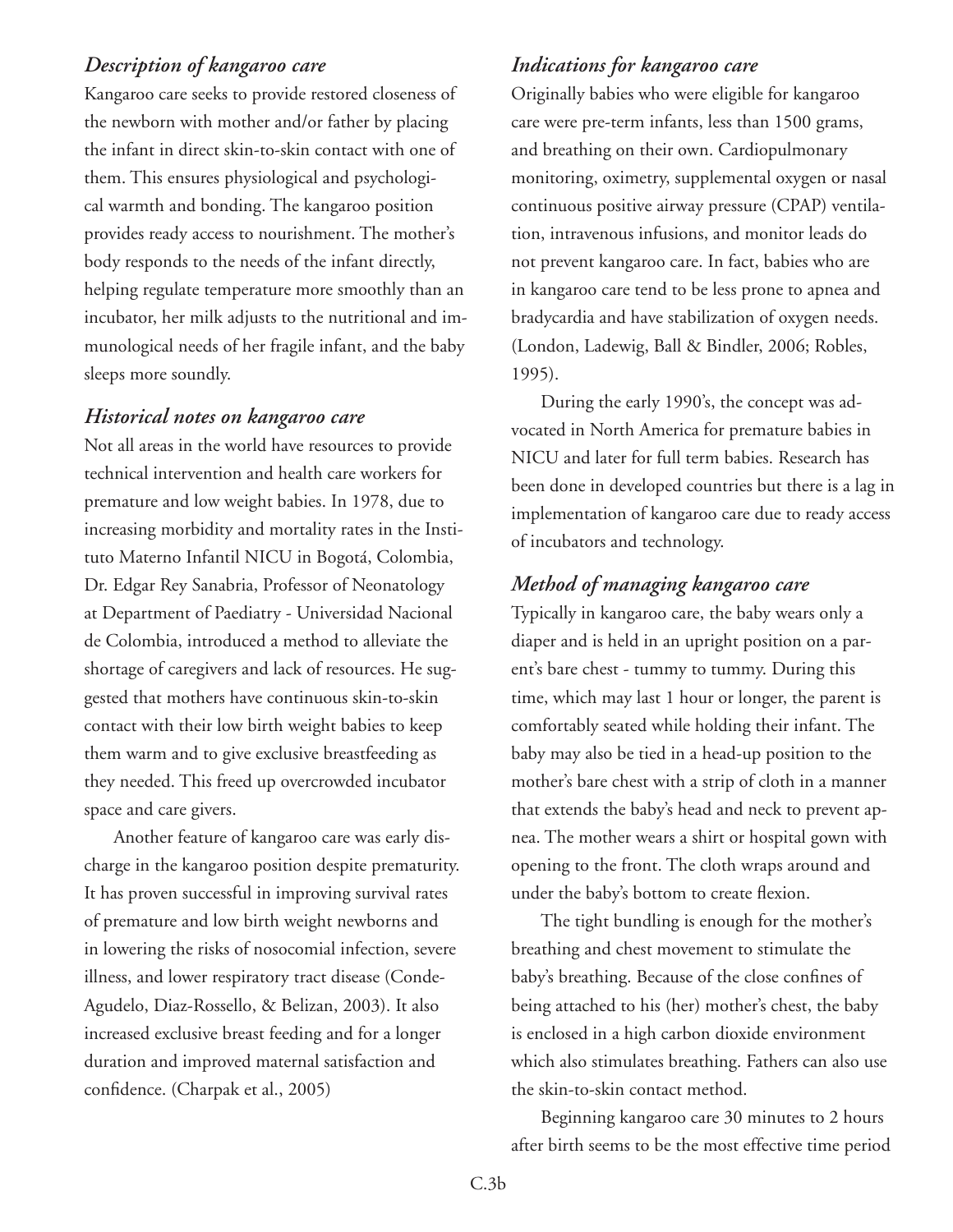for successful breastfeeding. Many advocates of natural birth encourage immediate skin-to-skin contact between mother and baby after birth, with minimal disruption. Babies must be kept warm and dry. This method can be used continuously around the clock or for short periods per day gradually increasing as tolerated for infants who are compromised by severe health problems. It can be started at birth or within hours, days, or weeks after birth. Proponents of kangaroo care encourage maintaining skin-to-skin contact method for about six weeks so that both baby and mother are established in breastfeeding and have achieved physiological recovery from the birth process. (Mohrbacher & Stock, 2003; London et al., 2006)

 The practice of babywearing is used by many parents of both preterm and full term newborns to facilitate kangaroo care. A variety of slings and other carriers may be used, some are designed specifically for neonates and the classic "upright between the breasts" positioning, and some are intended for a wider variety of positions and ages.

## *Benefits of kangaroo care* **For mothers**

- Enhanced attachment and bonding (Tessier et al., 1998)
- Increased milk volume, doubled rates of successful breastfeeding and increased duration of breastfeeding (Mohrbacher & Stock, 2003)
- Physiologically her breasts respond to her infant's thermal needs (Ludington-Hoe et al., 2006)
- Resilience and feelings of confidence, competence, and satisfaction regarding baby care (Tessier et al., 1998; Conde-Agudelo, Diaz-Rossello, & Belizan, 2003; Kirsten, Bergman, & Hann, 2001)

### **For preterm and low birth weight infants**

- Normal temperature, heart rate, and respiratory rate (Ludington-Hoe et al., 2005)
- Breast milk is readily available and accessible, and strengthens the infant's immune system
- The maternal contact causes a calming effect with decreased stress and rapid quiescence (McCain, Ludington-Hoe, Swinth, & Hadeed, 2005; Charpak et el., 2005)
- Reduced physiologic and behavioural pain responses (Ludington-Hoe, Hosseini, & Torowicz, 2005; Johnston et al., 2003)
- Increased weight gain (Charpak, Ruiz-Pelaez, & Figueroa, 2005)
- Enhanced mother-infant bonding (Dodd, 2005) Positive effects on infant's cognitive development (Feldman, Eidelman, Sirota, & Weller, 2002)
- Less nosocomial infection, severe illness, or lower respiratory tract disease (Conde-Argudelo, Diaz-Rossello, & Belizan, 2003)
- Restful sleep (Ludington, Hosseini, & Torowicz, 2005);
- Earlier discharge (London et al., 2006)
- Possible reduced risk of sudden infant death (see www.infactcanada.ca)
- Normalized infant growth of premature infants (Charpak, Ruiz-Pelaez, & Figueroa, 2005)
- May be a good intervention for colic (Ellett, Bleah, & Parris, 2002)
- Possible positive effects in motor development of infants (Penalva & Schwartzman, 2006).

### **For institutions**

- Shorter hospital stay
- Advanced healthcare technology only used in addition to kangaroo care
- Different monitoring of infants
- More parental involvement, with greater opportunities for teaching and assessing
- Better use of healthcare dollars

## **For the community**

- Less morbidity and mortality especially in developing countries
- Opportunities for teaching during pregnancy and follow-up in preparation for postnatal implementation